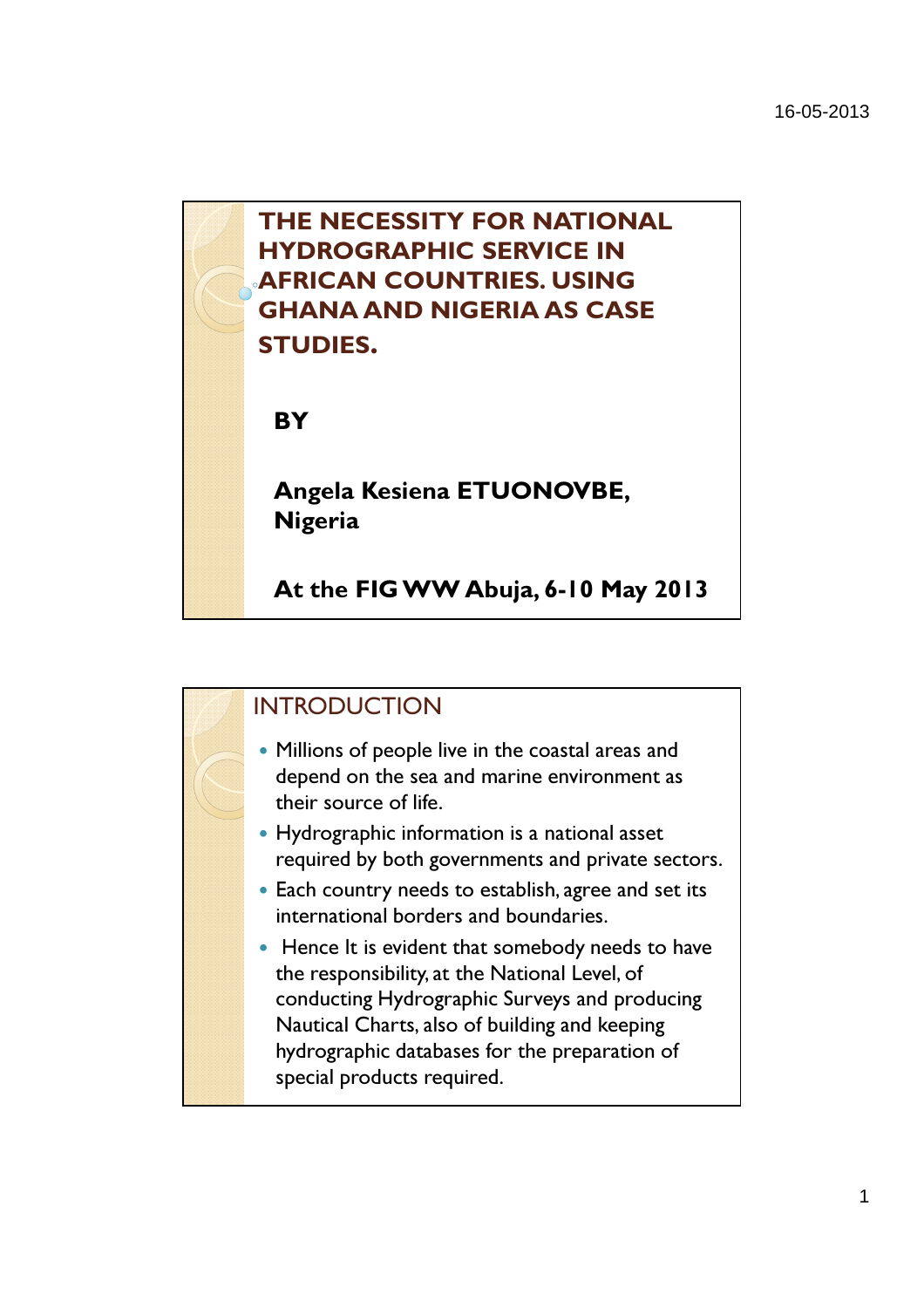### INTRODUCTION CONT.

- At the moment, in most African Countries, there are no standard quality control and quality assurance on the information generated through individual efforts. Moreover, the data and information collected by private companies are not maintained and kept conveniently archived for future national uses.
- Although conducting hydrographic surveys and producing nautical charts are activities that can be contracted, it is a must to have the capability to understand and establish technical specifications and standards that must be followed. All these can only be managed by a Centralized Agency, a National Hydrographic Service.
- This paper intends to highlight some of the hydrographic problems in Africa and the urgent need for a National Hydrographic Service.

### HYDROGRAPHY DEFINED

• IHO defined Hydrography as the branch of applied sciences which deals with the measurement and description of the physical features of oceans, seas, coastal areas, lakes and rivers, as well as with the prediction of their change over time, for the primary purpose of safety of navigation and in support of all other marine activities, including economic development, security and defence, scientific research, and environmental protection.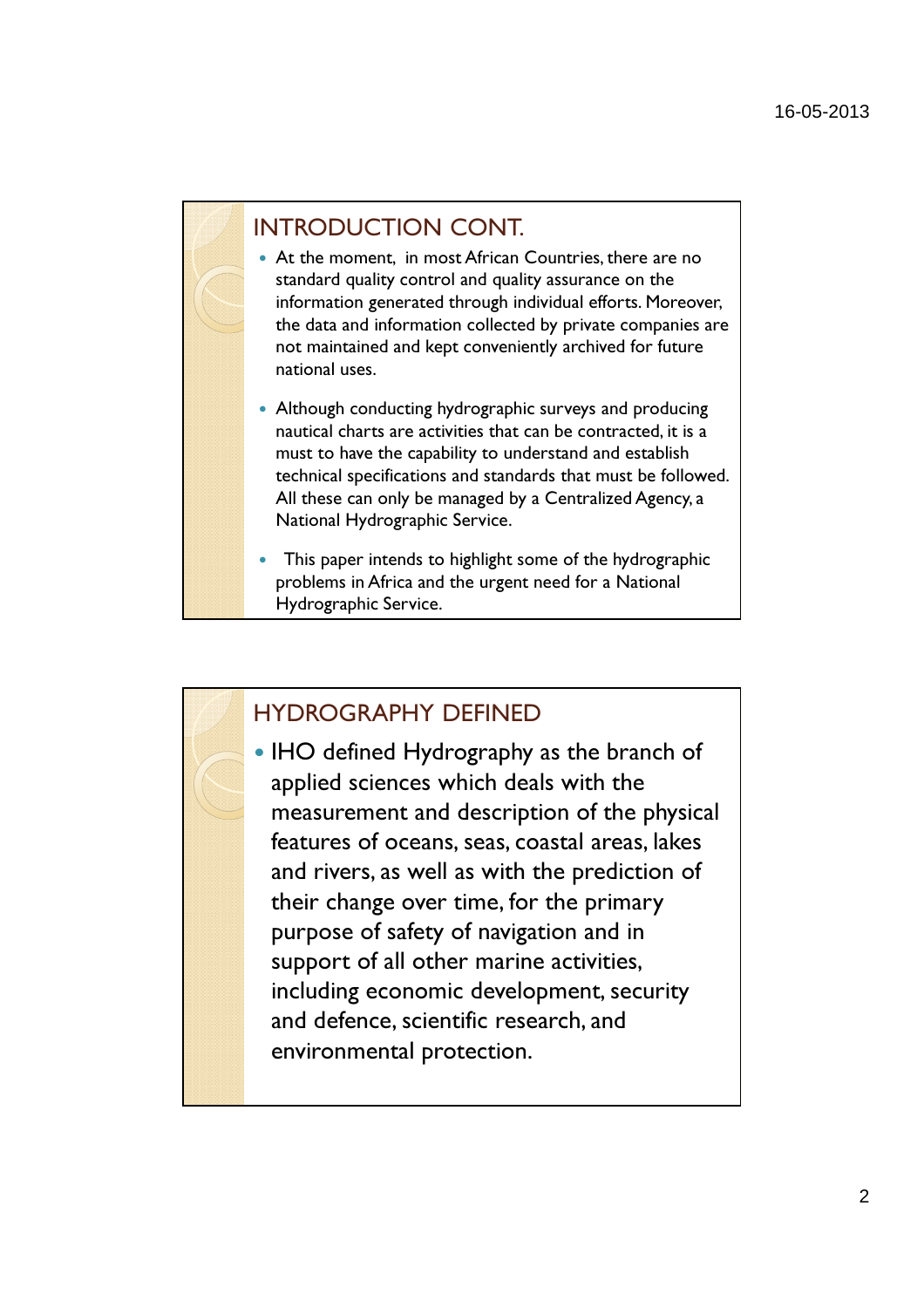### IMPORTANCE OF HYDROGRAPHY

- Resource exploitation fishing, minerals, etc
- Environmental protection and management
- Maritime boundary delimitation
- National marine spatial data infrastructures
- Recreational boating
- Maritime defence and security
- Tsunami flood and inundation modelling
- Coastal zone management
- Tourism
- Marine science

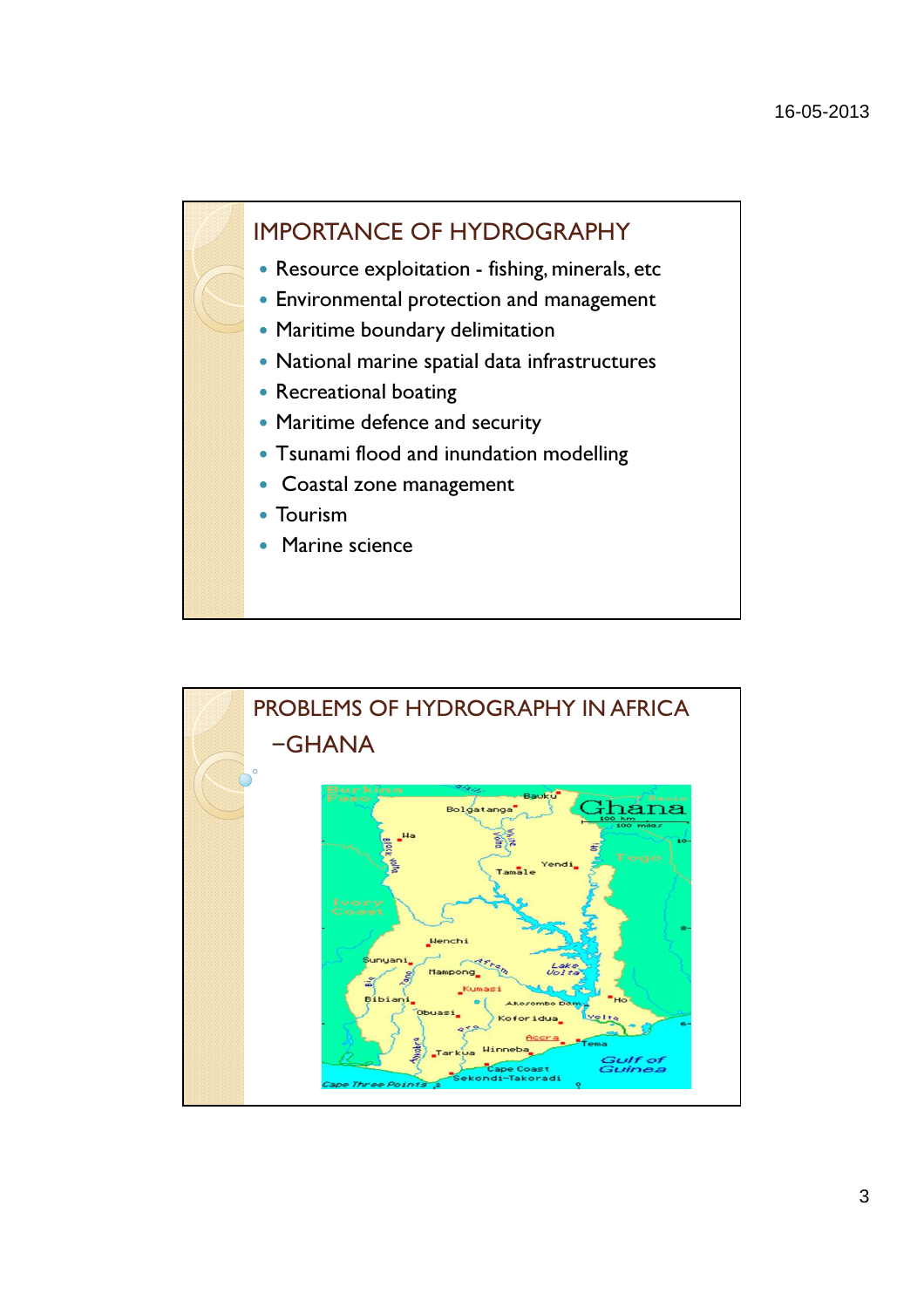### LOCATION AND SIZE OF GHANA

- Ghana, lies in the center of the West African coast, 2,093 km of land borders with the three French-speaking nations of Burkina Faso (548 km) to the North, Côte d'Ivoire (668 km) to the West, and Togo (877 km) to the East. To the South are the Gulf of Guinea and the Atlantic Ocean. See figure 1 above.
- It has a total area of 238,533 square kilometers.
- Ghana statistically has a coastal length of 539 km, a continental shelf area of 23,700 km<sup>2</sup> and an exclusive economic zone (EEZ) of 349 km<sup>2</sup> .
- Volta Lake, the largest artificial lake in the world, extends from the Akosombo Dam in Southeastern Ghana to the town of Yapei, 520 kilometers (323 mi) to the North. The lake generates electricity, provides inland transportation, and is a potentially valuable resource for irrigation and fish farming.

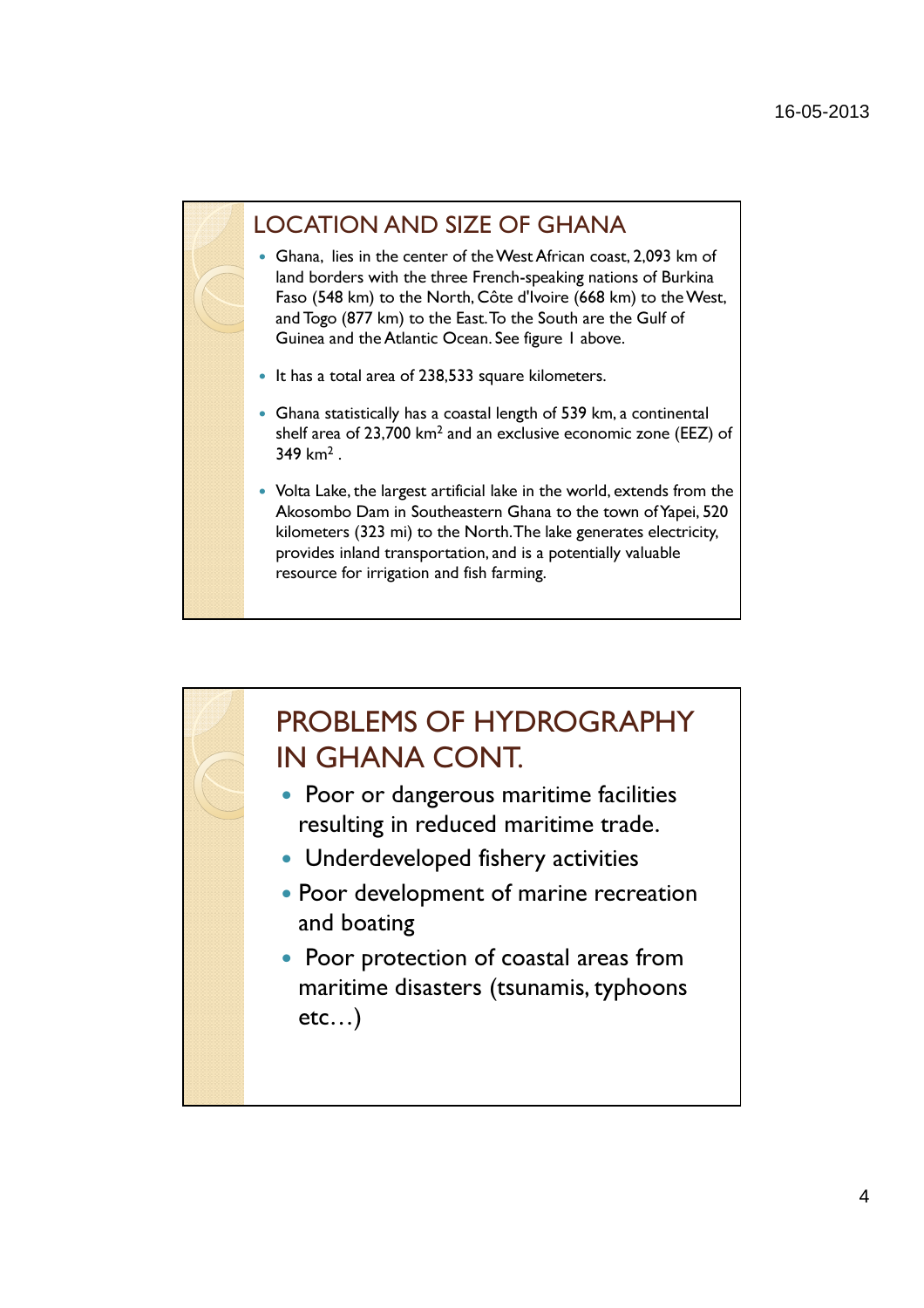

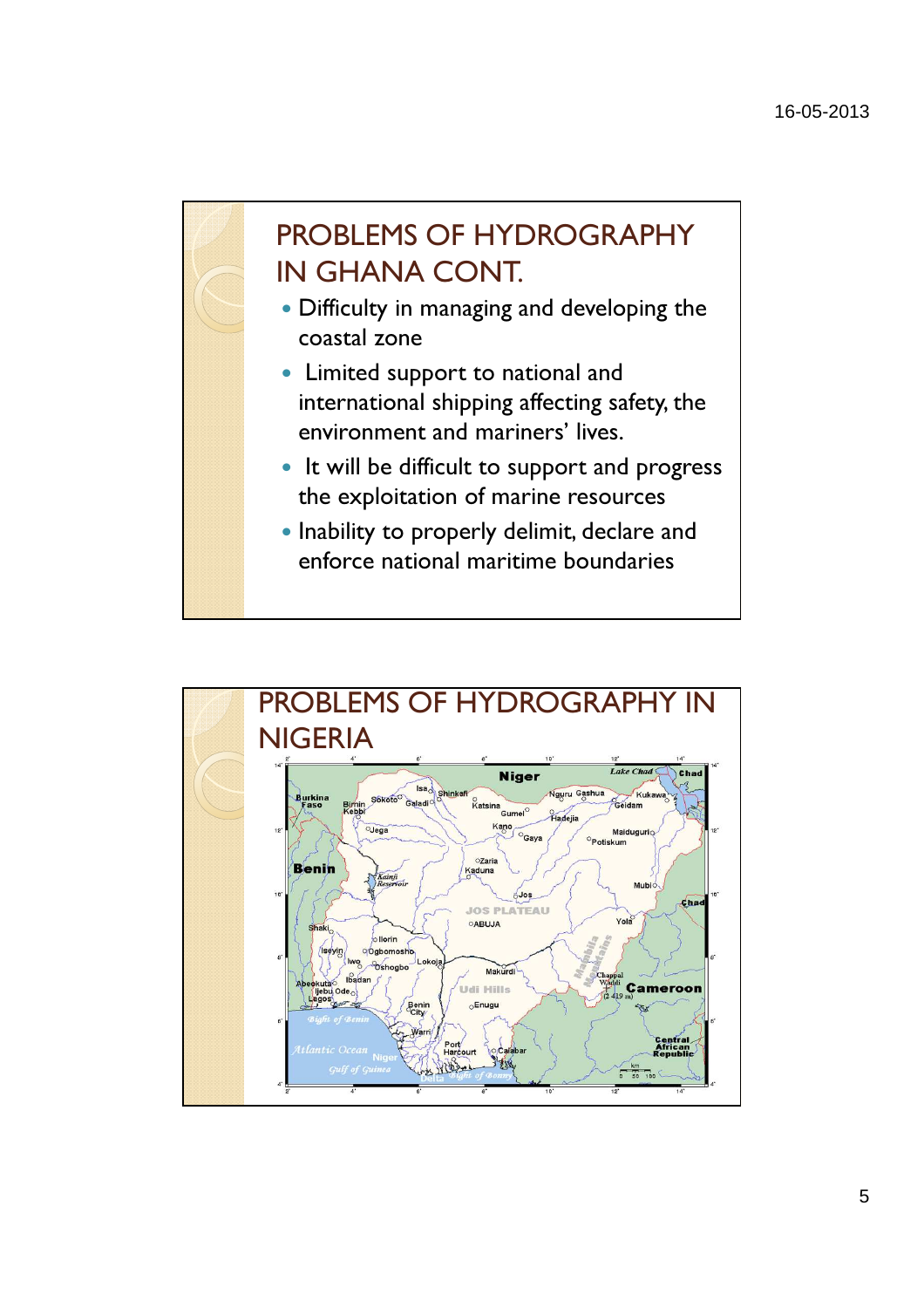### BRIEF ABOUT NIGERIA

- Nigeria has a population of over 120 million and a growing economy fueled by the exploitation of hydrocarbons. The maritime sphere plays a vital role in this growth.
- Over 80% of Nigeria's trade is conducted by sea.
- Southern Nigeria is dominated by the combined delta area of the Niger and Benue river systems which provide extensive inland waterways and numerous inland ports.
- Oil and Gas products are extracted both onshore and offshore.

# PROBLEMS OF HYDROGRAPHY IN NIGERIA

- Nigeria does not have any natural harbours on the coast, all of the ports have been developed inside the vast system of river tributaries of the Niger-Benue delta.
- Congestion is a problem at most ports, where there is no space for expansion on the network of islands and increasing pressure on land access routes due to high traffic density and poor road networks.
- Although the inland waterway system is extensive it suffers from heavy siltation and continuous maintenance dredging is needed to keep routes open. The coastal ports act as transshipment points between ocean, coastal and inland routes.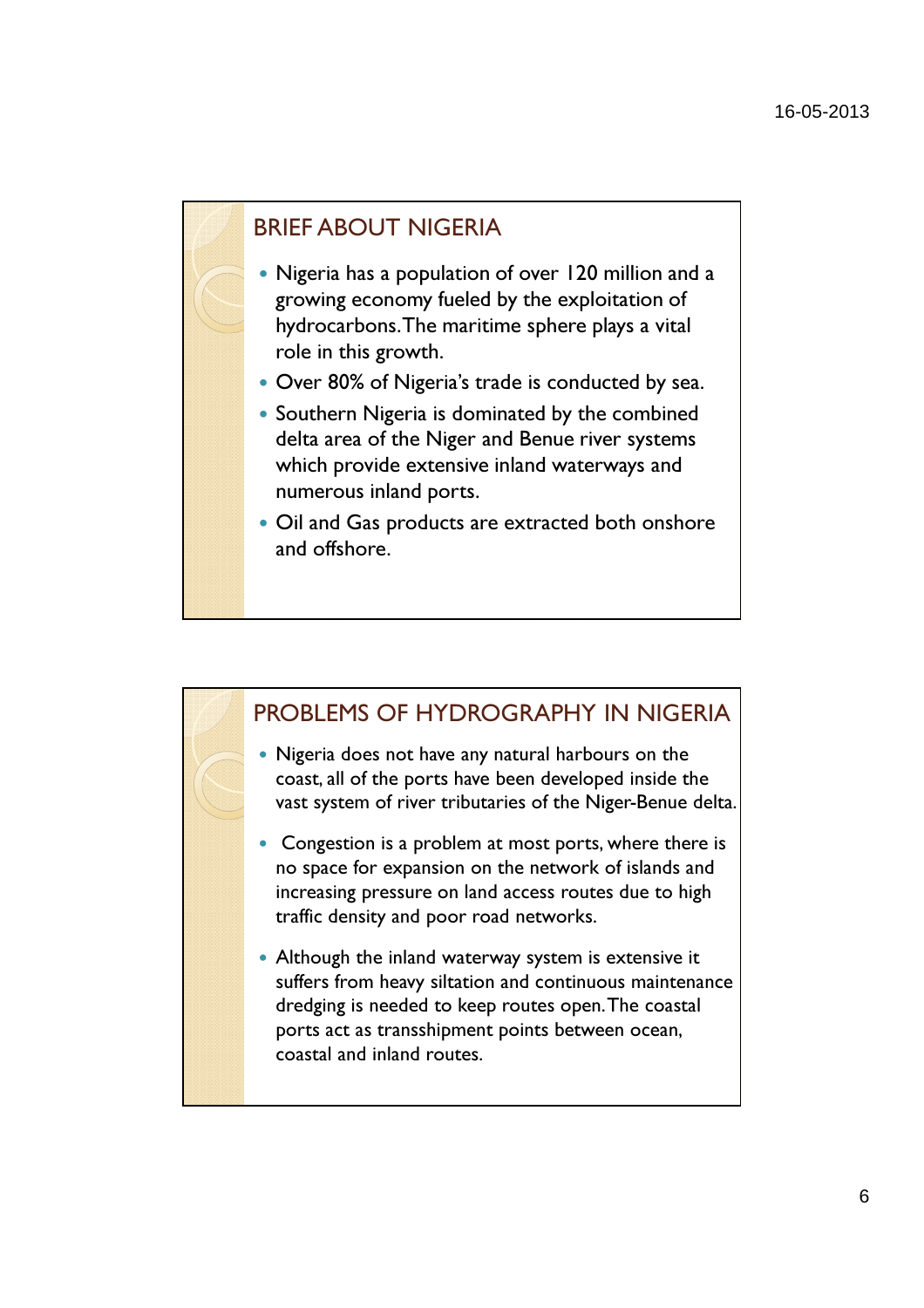### WHY A NATIONAL HYDROGRAPHYIC SERVICE IN GHANA

- Ghana is a Coastal State and lies on the Western Coast of Tropical Africa.
- Ghana is bordered on the south by the Gulf of Guinea and The Atlantic Ocean.
- Ghana has two International Ports, Tema and Takoradi harbours
- Ghana has one of the largest artificially created lakes in the world, Lake Volta.

# WHY A NATIONAL HYDROGRAPHIC SERVICE IN NIGERIA • Proliferation of data. Different sectors both in the Government and Oil and Gas industry are custodian of their data and thus have different information about an area.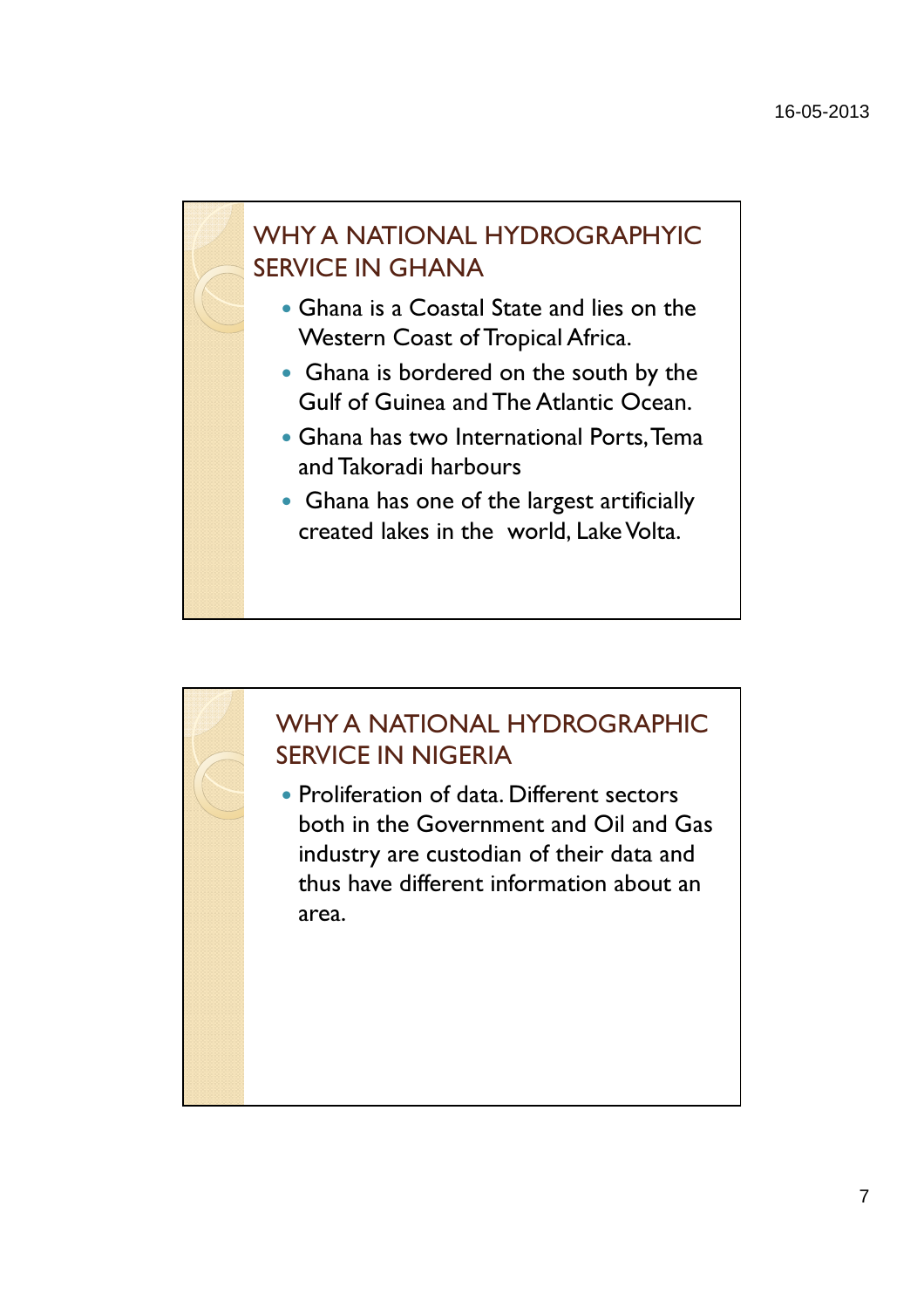

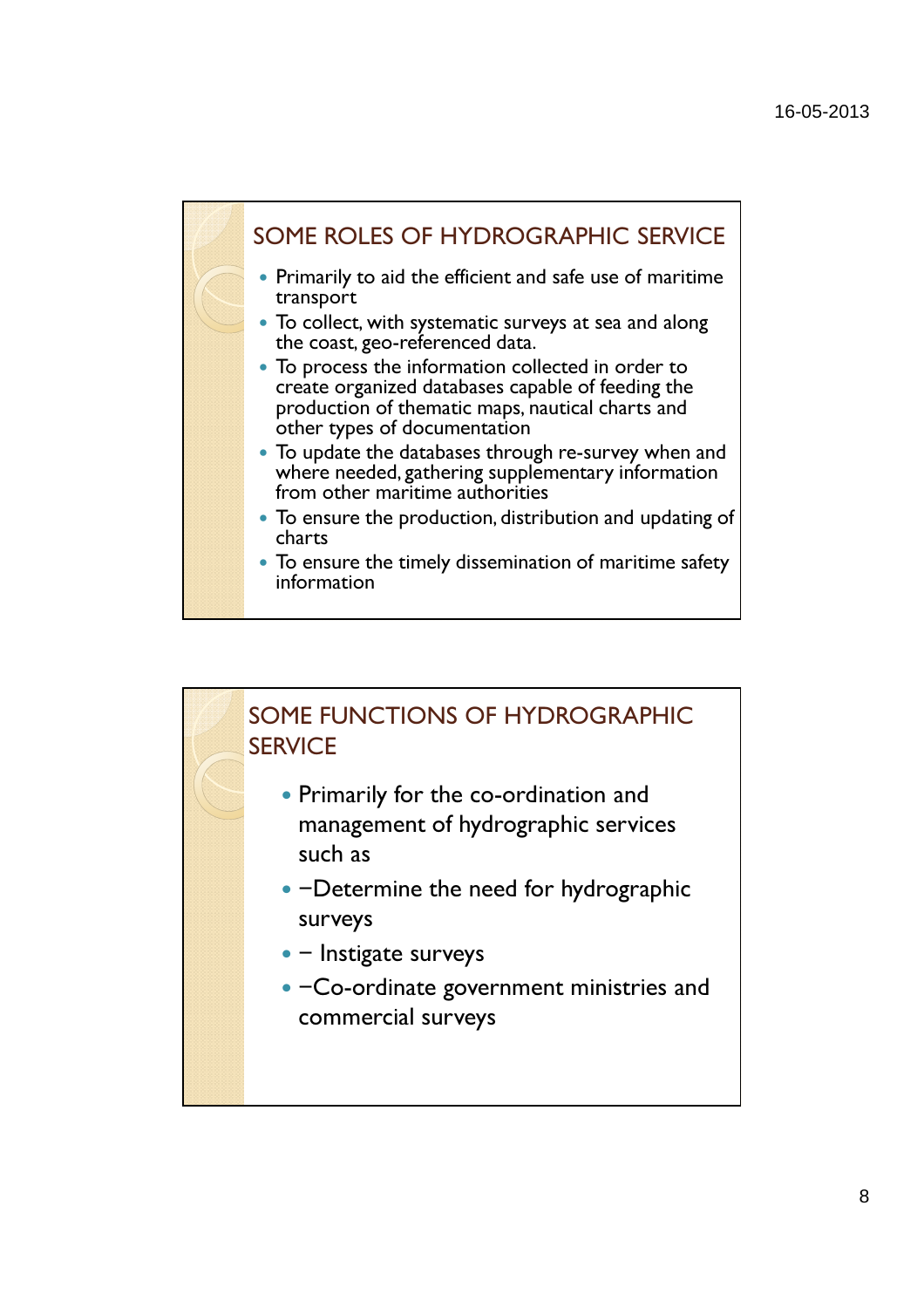## SOME FUNCTIONS OF HYDROGRAPHIC SERVICE CONT.

- Nautical Charts
- −Production
- −Distribution
- −Maintenance
- Nautical Publications
- −Production
- −Distribution
- −Maintenance
- Provide information to marine spatial users

### PROCEDURE FOR ESTABLISHMENT OF HYDROGRAPHIC OFFICE

- Ghana / Nigeria has to acknowledge the need for a National Hydrographic Service.
- Identify all Stakeholders and Institutions that possess and use hydrographic data.
- Institutions/Stakeholders to determine the appropriate governmental authority to which the future hydrographic service will report, then identify a body to host the National Hydrographic Service.
- A Technical Status Report be prepared as a result of a Technical Cooperation Project.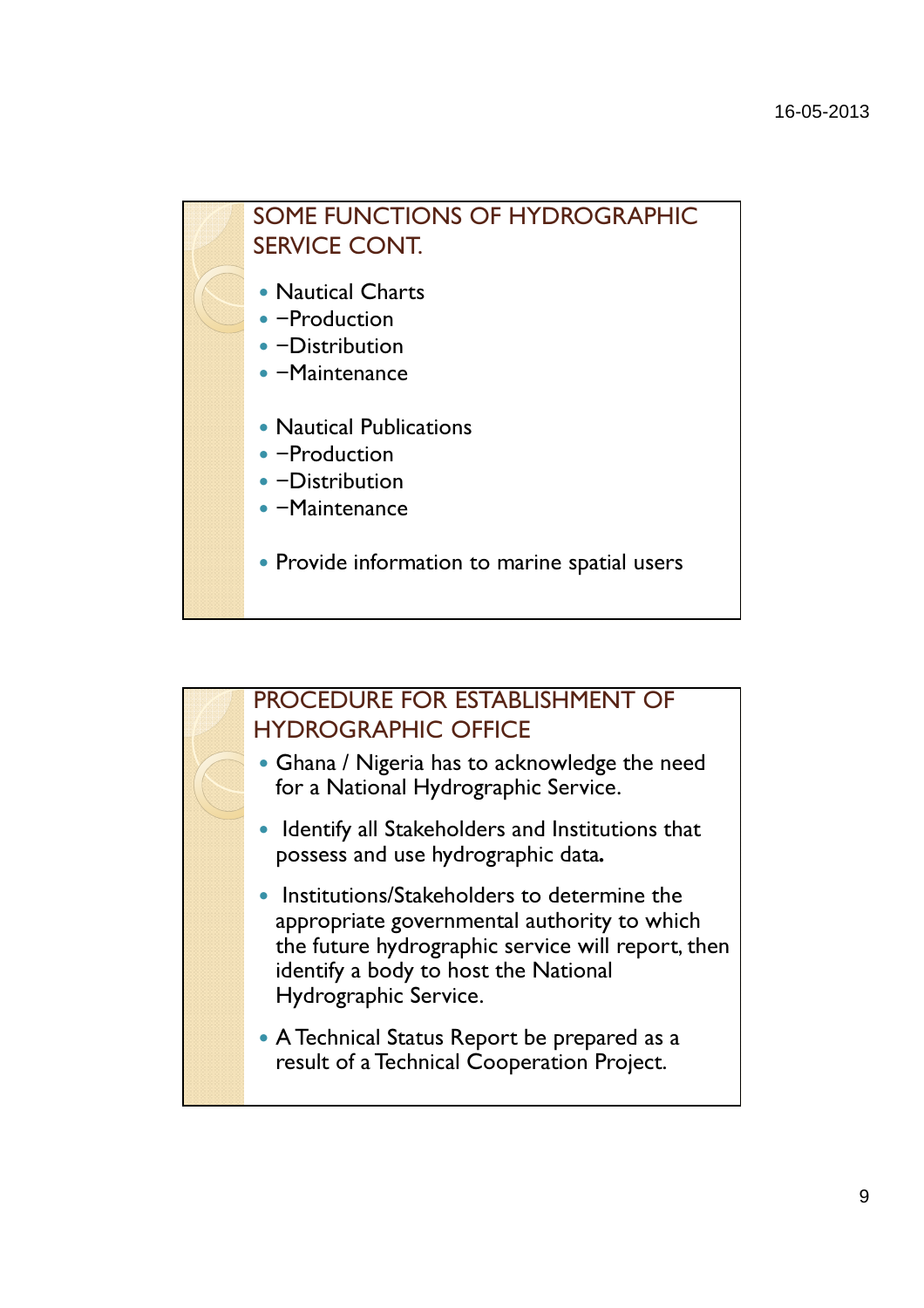

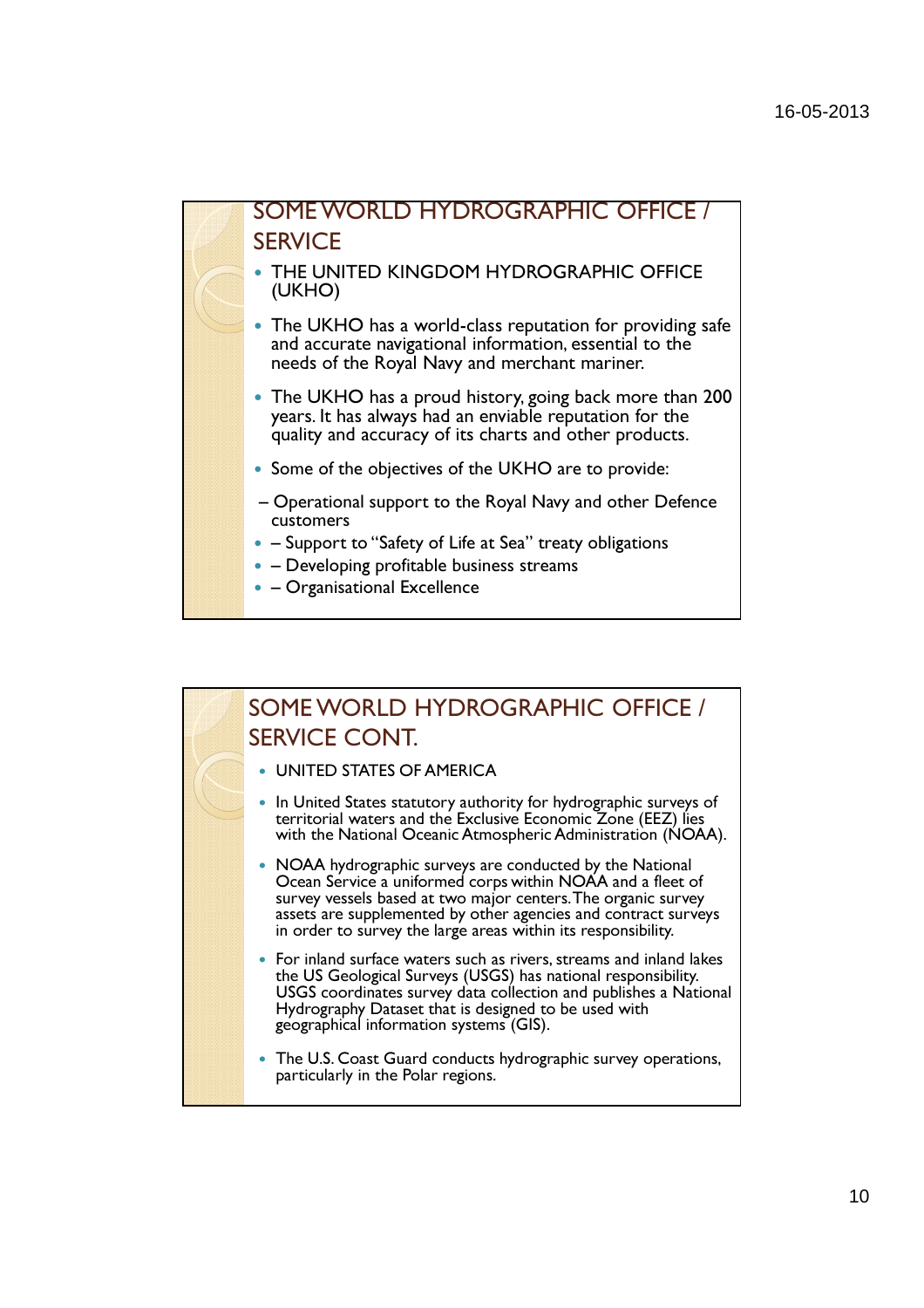

- UNITED STATES OF AMERICA
- The National Geospatial-Intelligence Agency (NGA) oversees charting of international waters for Department of Defense purposes. The Navy's Naval Oceanographic Office conducts many of the oceanic surveys.
- The U.S. Army Corps of Engineers conducts hydrographic surveys supporting its responsibility for the major waterway projects that include navigation and flood control.
- Hydrographic data from those surveys is published by districts. Such data is incorporated into both NOAA and NGA products and the Corps engages in efforts to improve hydrographic collection methods.

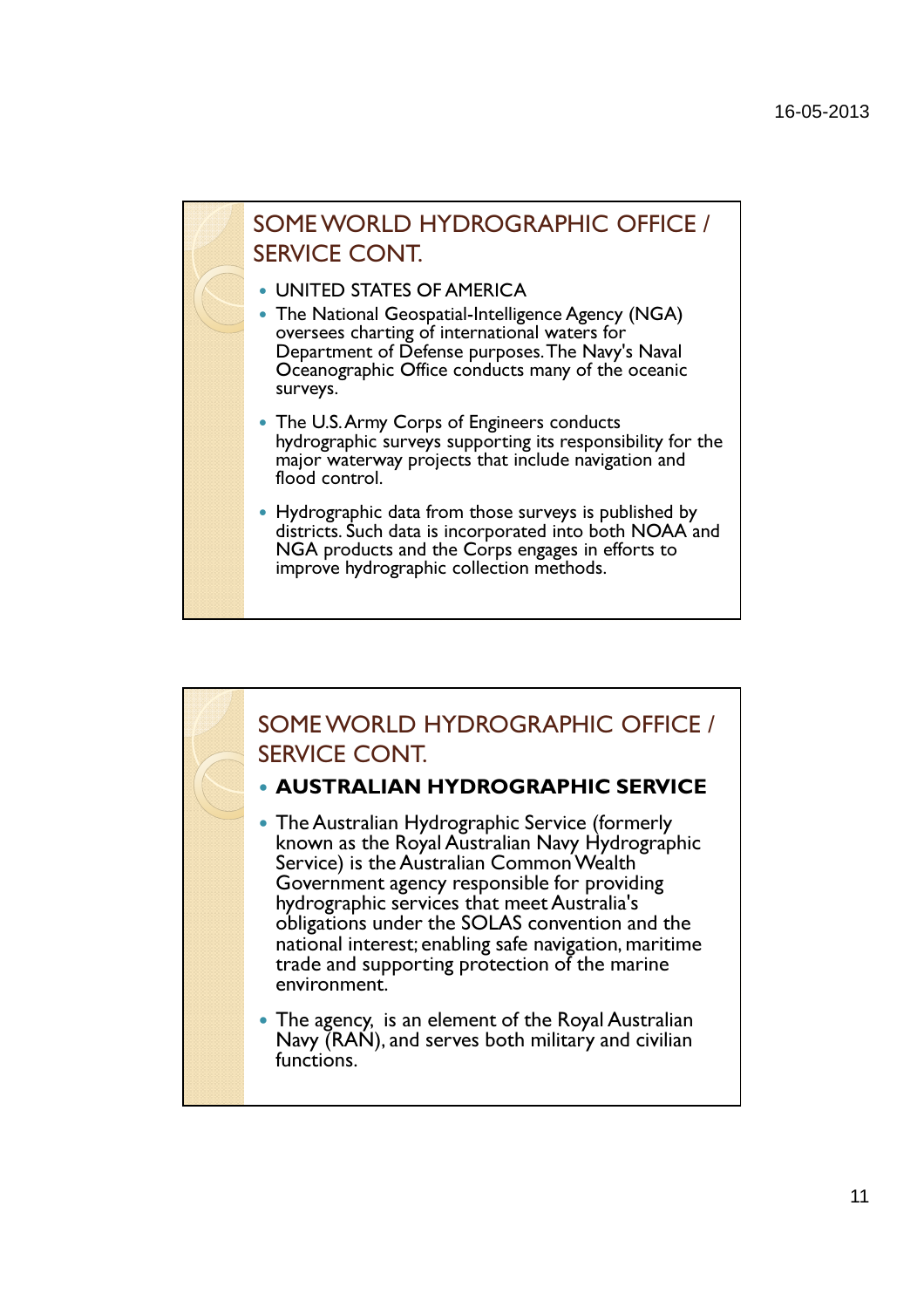#### CONCLUSION / RECOMMENDATIONS

- That the significance of hydrography in the general development of nations cannot be over emphasised. Despite this significance and the fact that its practice has been on for over a century, the level of hydrography awareness is very low in Africa.
- There is need to raise the awareness of Hydrography to the African nations for them to know the importance and economic benefit of hydrography and hence hydrography be given its prime of place
- There are no strong institutional and legal framework that will enhance or facilitate the development of hydrographic practice in Africa.
- One of the objectives of the IHO is to tender guidance and advice to Maritime States engaged in setting-up or expanding their hydrographic services. The National Hydrographic Service will ensure that the hydrographic service rendered to the nation is holistic in nature and meets international standards as laid down by the World Hydrographic body

#### CONCLUSION / RECOMMENDATIONS • Drawing an inference from the various world Hydrographic Office / Service, there is need for African Countries especially Ghana and Nigeria to have a National Hydrographic Office / Service or similar coordination structure, composed by all stakeholders needing hydrographic information as required to define the size, mission, objectives and policies of the National Hydrographic Service / Office as well as its annual work program. Establish strong institutional and legal framework to facilitate the development of hydrography in Africa Collaborate on issues of hydrography so as to synergize and fastrack the development of hydrographic practice. Call on IHO and the various concerned African countries to step-up their partnership for the development of Hydrography in Africa. Call on all hydrographers in Africa to be proactive and work assiduously for the development of hydrography.